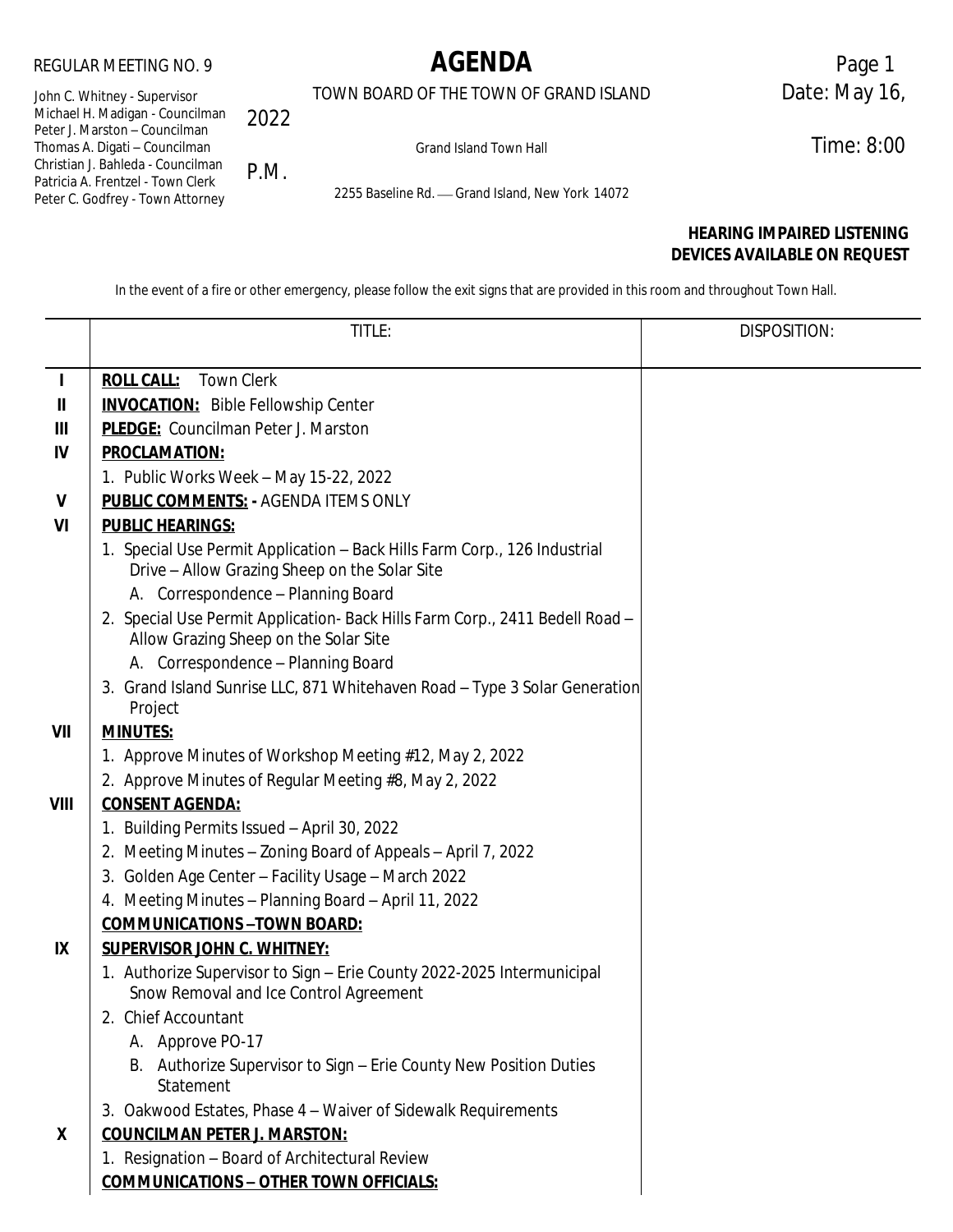TOWN BOARD OF THE TOWN OF GRAND ISLAND Date: May 16,

John C. Whitney - Supervisor Michael H. Madigan - Councilman Peter J. Marston – Councilman Thomas A. Digati – Councilman Christian J. Bahleda - Councilman Patricia A. Frentzel - Town Clerk Peter C. Godfrey - Town Attorney 2022 P.M.

Grand Island Town Hall **Time: 8:00** 

2255 Baseline Rd. - Grand Island, New York 14072

# **HEARING IMPAIRED LISTENING DEVICES AVAILABLE ON REQUEST**

In the event of a fire or other emergency, please follow the exit signs that are provided in this room and throughout Town Hall.

|                                                       | TITLE:                                                                                                                              | DISPOSITION: |  |  |
|-------------------------------------------------------|-------------------------------------------------------------------------------------------------------------------------------------|--------------|--|--|
| XI                                                    | <b>HIGHWAY SUPERINTENDENT - RICHARD W. CRAWFORD:</b>                                                                                |              |  |  |
|                                                       | 1. Summer Hire                                                                                                                      |              |  |  |
| XII                                                   | <u> DEPARTMENT OF ENGINEERING &amp; WATER RESOURCES – ROBERT H. </u>                                                                |              |  |  |
|                                                       | <b>WESTFALL:</b>                                                                                                                    |              |  |  |
|                                                       | 1. NYSDEC General SPDES Permit for Stormwater Discharges Annual Report                                                              |              |  |  |
|                                                       | for Public Comment                                                                                                                  |              |  |  |
|                                                       | 2. 2021 Annual Water Quality Report                                                                                                 |              |  |  |
|                                                       | 3. SSES Work Year 9 - Change Order #2 - Job # M-198-2020                                                                            |              |  |  |
|                                                       | 4. Award Contract - Water Garage Rehabilitation - Job # M-239                                                                       |              |  |  |
| XIII<br><b>RECREATION SUPERVISOR - JOSEPH MENTER:</b> |                                                                                                                                     |              |  |  |
|                                                       | 1. Part-Time Hires                                                                                                                  |              |  |  |
|                                                       | 2. Seasonal Hires                                                                                                                   |              |  |  |
|                                                       | 3. Status Changes/Rate Changes                                                                                                      |              |  |  |
| XIV                                                   | <b>PARKS MAINTENANCE CREW CHIEF - TOM CECERE:</b>                                                                                   |              |  |  |
|                                                       | 1. New Hires                                                                                                                        |              |  |  |
| XV                                                    | <b>REPORT OF THE AUDIT COMMITTEE:</b>                                                                                               |              |  |  |
| XVI                                                   | <b>UNFINISHED BUSINESS:</b>                                                                                                         |              |  |  |
|                                                       | Time of Sales Infiltration Inspections<br>1.                                                                                        |              |  |  |
|                                                       | David Mazur, Long Road and Grand Island Boulevard, SBL #:11.00-1-8 - Site Plan<br>2.<br>Approval - Multi-Tenant Commercial Facility |              |  |  |
|                                                       | Southpointe PDD - Proposed Detailed Plan<br>3.                                                                                      |              |  |  |
|                                                       | 1. Southpointe PDD, Love Road and Baseline Road - Preliminary Plat -<br>Subdivision "A"/40 Lot Subdivision                          |              |  |  |
|                                                       | 2. Southpointe PDD, Carl Road at Beaver Island Parkway - Preliminary Plat -<br>Subdivision "B"/44 Lot Subdivision                   |              |  |  |
|                                                       | 3. Southpointe PDD, Glen Avon and Staley Road - Preliminary Plat - Subdivision<br>"C"/1 Lot Subdivision                             |              |  |  |
|                                                       | 4. Southpointe PDD, Staley Road (Frontage) - Preliminary Plat - Subdivision<br>"D"/19 Lot Subdivision                               |              |  |  |
|                                                       | 5. Southpointe PDD, Baseline Road South of Staley Road - Preliminary Plat -<br>Subdivision "E"/1 Lot Subdivision                    |              |  |  |
|                                                       | Local Law Intro #1 of 2022 - Amend Chapter 407 of the Town Code - Accessory<br>4.<br><b>Uses and Structures</b>                     |              |  |  |
|                                                       | Local Law Intro #11 of 2021 - Rezoning Portion of SBL #38.11-2-6.11, Whitehaven<br>5.<br>Road $- B-1$ to R-2                        |              |  |  |
|                                                       | A. Correspondence - Long Range Planning Committee                                                                                   |              |  |  |
| XVII                                                  | <b>PUBLIC COMMENTS:</b>                                                                                                             |              |  |  |
| XVIII                                                 | <b>FROM THE BOARD:</b>                                                                                                              |              |  |  |